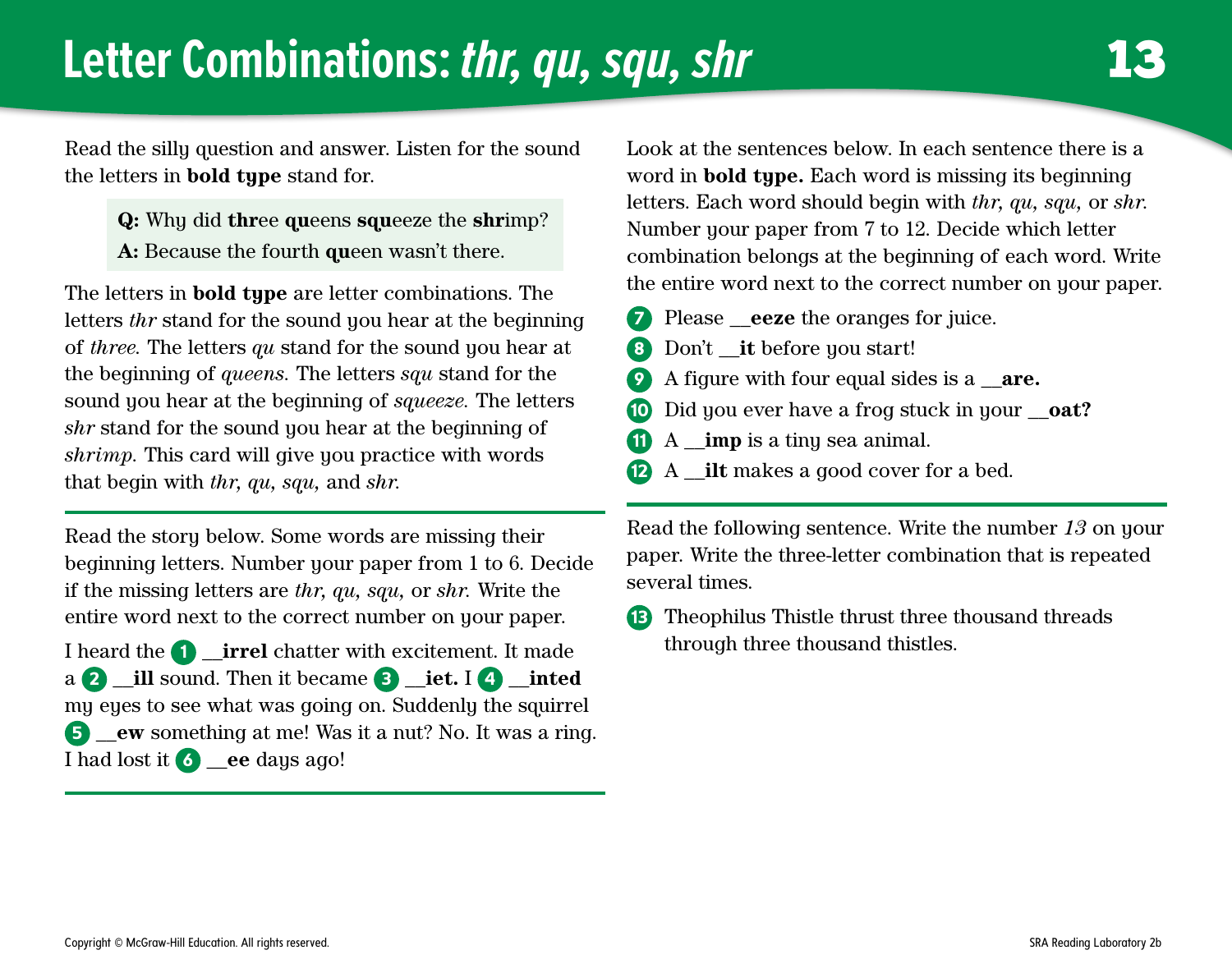#### **Plural Nouns**

Mr. Jackson has an unusual **job.** He drives a **horse** and **carriage** through the **park.** Mr. Jackson has an old **teakettle** in his **carriage.** He gives a **cup** of cinnamon **tea** to every **passenger.**

Any word that names a person, place, or thing is a noun. All of the words in **bold type** above are nouns. They are called singular nouns because they name one person, place, or thing. *Singular* means "one."

*Plural* means "more than one." An *s* is added to most nouns to make them plural. For example, to make the word *job* plural, you add the letter *s: jobs.* Here are some more examples:

horse—horses carriage—carriages park—parks Sometimes, however, you can't add just an *s* to make a singular noun plural. Look at the words below. See if you can figure out the rule that explains how the plural of these nouns is formed.

| ax—axes   | ash—ashes     | leash—leashes |
|-----------|---------------|---------------|
| box—boxes | quess—quesses | pinch—pinches |

Which of the following rules explains how to form the plural of nouns like those listed above?

**A.** If a singular noun ends in *x, s, sh,* or *ch,* just add one *s* to the noun to make it plural.

**B.** If a singular noun ends in *x, s, sh,* or *ch,* add the letters *es* to make it plural.

**C.** If a singular noun ends in *x, s, sh,* or *ch,* you can't make it plural.

If you chose answer B, you're correct. If a noun ends in *x, s, sh,* or *ch,* add *-es* to the noun to make it plural.

Many nouns end in the letter *y.* Look at the words below. How were these nouns made plural?

story—stories buggy—buggies canary—canaries If a singular noun ends in a consonant and *y,* drop the *y* and add *-ies* to form the plural. This card will give you practice in forming plural nouns by adding *-s, -es,* or *-ies.*

Look at the singular nouns below. Number your paper from 1 to 12. Write the plural form of each noun next to the correct number of your paper.

| $\overline{1}$ fox | $\sum$ sash             |
|--------------------|-------------------------|
| 2 recess           | 8 class                 |
| <b>3</b> polish    | 9 mailbox               |
| 4 porch            | 10 pony                 |
| $\overline{5}$ cup | <b>11</b> hutch         |
| 6 ranch            | <sup>2</sup> dictionary |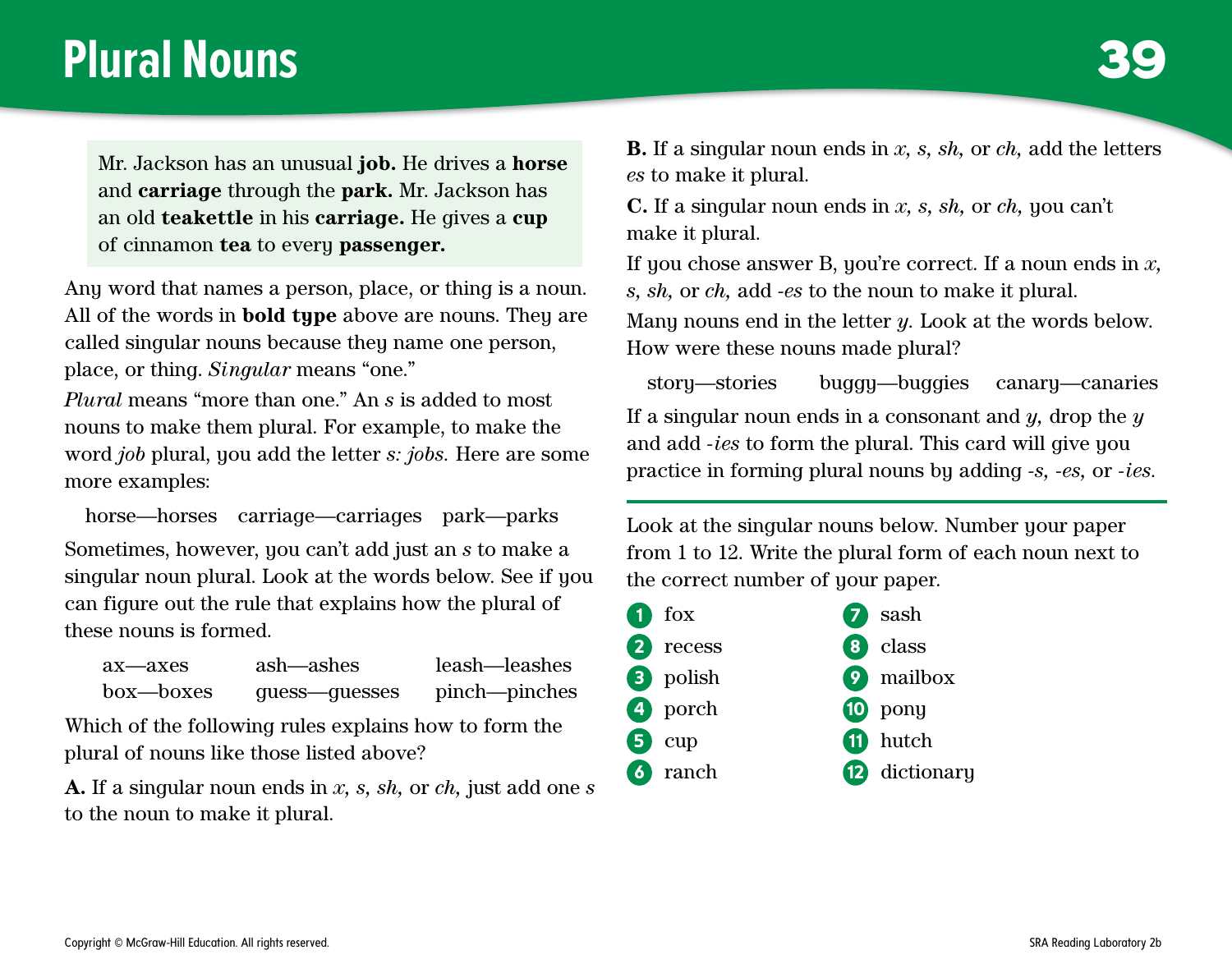## **Homographs 74**

Some words are spelled alike but have different pronunciations and meanings. These types of words are called homographs. Look at the words in **bold type** in the sentences below.

- **A.** I want to **live** where it is warm.
- **B.** We went to a **live** concert last Friday.

In sentence A, *live* means "reside" or "inhabit a dwelling." In this use, it rhymes with *give.* In sentence B, *live* means "happening in real time," and it rhymes with *hive.* In these sentences, the word *live* is a homograph. With homophones, you need to use the sentence context to help you determine the correct pronunciation and meaning. This card will give you practice with homographs.

Look at each of the following sentences. Each sentence contains a homograph in **bold type.** Read a sentence and then choose the word from the box that rhymes with the homograph. Number your paper from 1 to 4. Write the word next to the correct number on your paper.

| glass | $_{\rm{row}}$ | case | no |
|-------|---------------|------|----|
|       |               |      |    |

Remember, you need to **bow** when you meet the king.

- 2 The gift was wrapped and decorated with a **bow.**
- 3 I'm going **bass** fishing this afternoon.
- 4 My oldest brother plays the **bass** guitar in a band.

Below are sentences that contain homographs in **bold type.** Read each sentence and then read the two definitions beneath it. Choose which definition matches the homograph in the sentence. Number your paper from 5 to 8. Next to the number on your paper, write the letter that goes with the correct definition for the homograph.

- 5 Please make sure you double check the **contents** of the box before you mail it.
	- a. all things inside
	- b. satisfied
- 6 After sleeping in on Saturday, I felt **content.**
	- a. all things inside
	- b. satisfied
- 7 Will you please **close** the window?
	- a. near
	- b. shut
- 8 The restaurant is **close** to the museum.
	- a. near
	- b. shut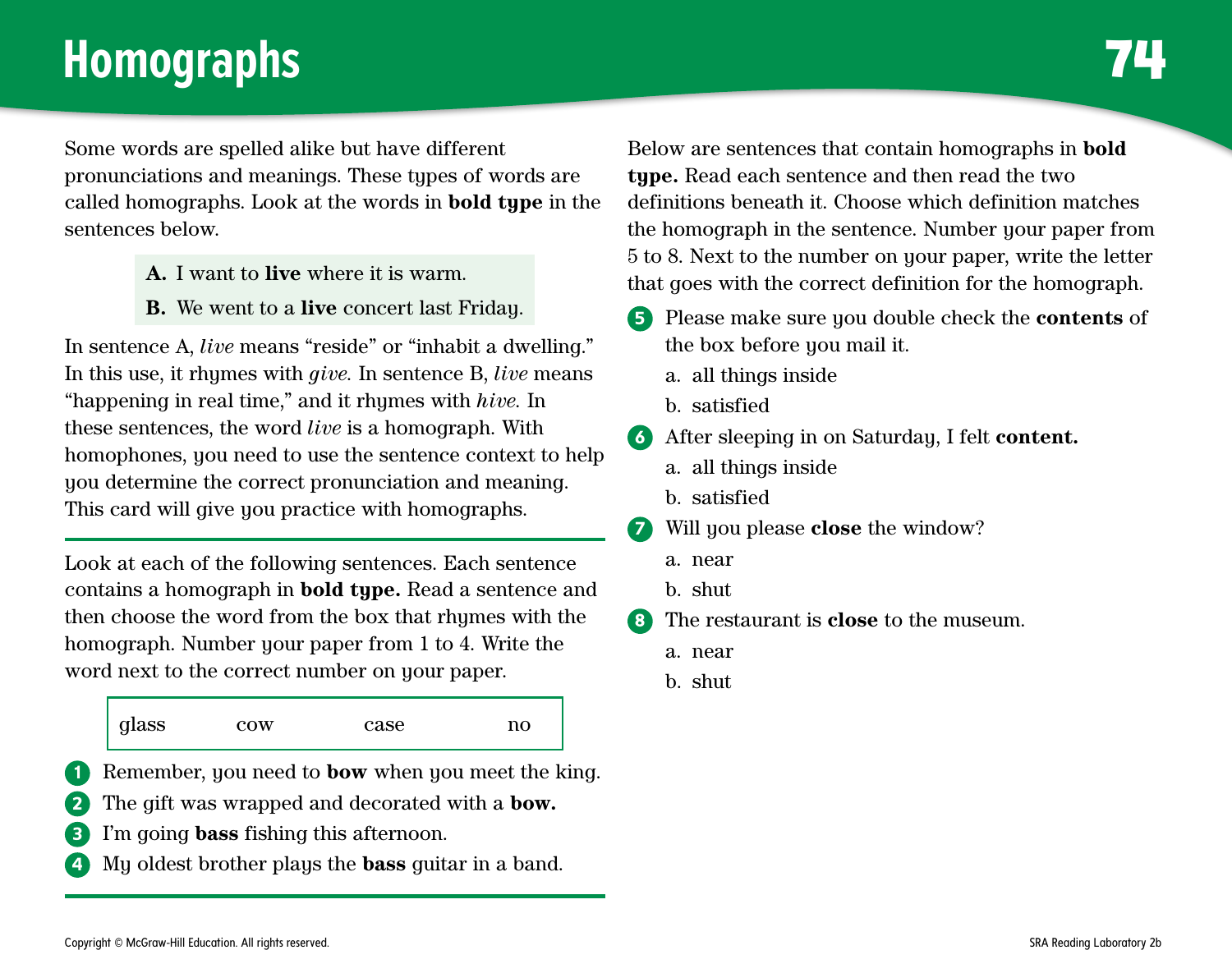#### **Adverb/Adjective Markers**

Look at the words in **bold type** below. They are called markers. Can you tell why?

> This is **rather** hot. Mine is **somewhat** overdone. This is **really** great. You're **quite** right. You're acting **very** strangely. It's getting **pretty** late.

Markers are clue words. The words in **bold type** are markers for adverbs and adjectives. When you see a marker, you will know that the next word will be an adverb or adjective. The marker tells more about the word that follows. This card will give you practice with adverb and adjective markers.

Look at the following list of markers. Next to each marker are three words. Two of the words are adjectives or adverbs. One is not. Number your paper from 1 to 6. Next to the correct number, write the word that does not belong with the marker.

| G              | really   | nicely | great | person |
|----------------|----------|--------|-------|--------|
| 2              | somewhat | cool   | food  | often  |
| 3              | rather   | late   | sharp | pencil |
| $\overline{A}$ | quite    | drink  | happy | easily |
| 5              | very     | soon   | found | simple |
| $\boxed{6}$    | pretty   | hard   | well  | jumped |

The adjectives and adverbs below are in **bold type**. Number your paper from 7 to 13. If the word before the adjective or adverb is a marker, write *Yes*. If it is not a marker, write *No*.

- 7 That is a pretty **strange** poem you wrote.
- 8 I think it turned out quite **well.**
- 9 Haven't I heard it **somewhere** before?
- 10 Please do not be **mean**.
- 11 I think it has rather **silly** words.
- 12 You are making me very **angry!**
- 13 I think I have read your poem somewhere **before**.